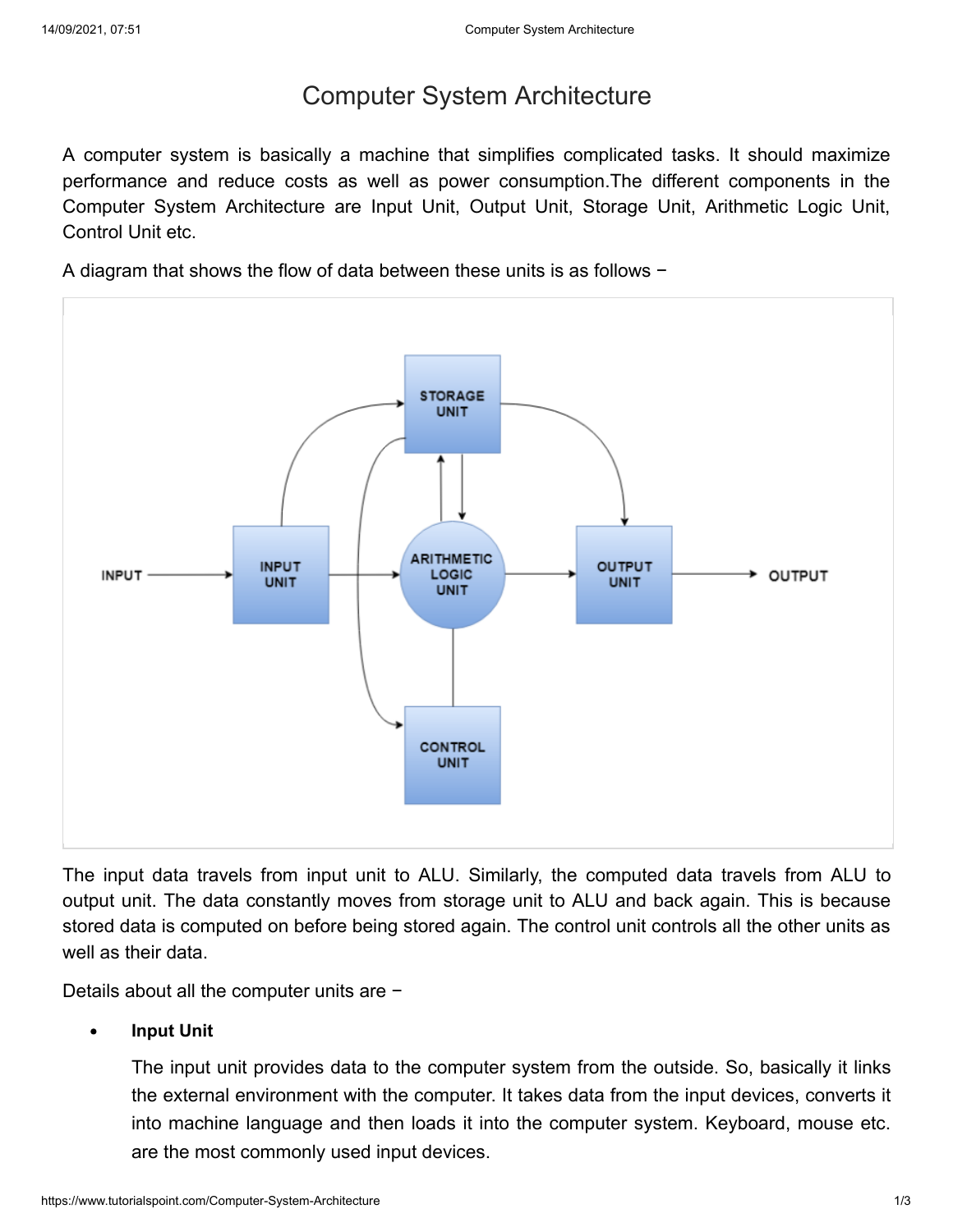### **Output Unit**

The output unit provides the results of computer process to the users i.e it links the computer with the external environment. Most of the output data is the form of audio or video. The different output devices are monitors, printers, speakers, headphones etc.

#### **Storage Unit**

Storage unit contains many computer components that are used to store data. It is traditionally divided into primary storage and secondary storage.Primary storage is also known as the main memory and is the memory directly accessible by the CPU. Secondary or external storage is not directly accessible by the CPU. The data from secondary storage needs to be brought into the primary storage before the CPU can use it. Secondary storage contains a large amount of data permanently.

### **Arithmetic Logic Unit**

All the calculations related to the computer system are performed by the arithmetic logic unit. It can perform operations like addition, subtraction, multiplication, division etc. The control unit transfers data from storage unit to arithmetic logic unit when calculations need to be performed. The arithmetic logic unit and the control unit together form the central processing unit.

#### **Control Unit**

This unit controls all the other units of the computer system and so is known as its central nervous system. It transfers data throughout the computer as required including from storage unit to central processing unit and vice versa. The control unit also dictates how the memory, input output devices, arithmetic logic unit etc. should behave.

# Related Questions & Answers

[What is Common Bus System in Computer Architecture?](https://www.tutorialspoint.com/what-is-common-bus-system-in-computer-architecture)

[Monolithic System Architecture](https://www.tutorialspoint.com/monolithic-system-architecture)

[What are the types of Parallel Processor System in Computer Architecture?](https://www.tutorialspoint.com/what-are-the-types-of-parallel-processor-system-in-computer-architecture)

[Computer System Organisation](https://www.tutorialspoint.com/Computer-System-Organisation)

[Differences between Computer Architecture and Computer Organization.](https://www.tutorialspoint.com/differences-between-computer-architecture-and-computer-organization)

[What are Computer Registers in Computer Architecture?](https://www.tutorialspoint.com/what-are-computer-registers-in-computer-architecture)

[What is Computer Network Architecture?](https://www.tutorialspoint.com/what-is-computer-network-architecture)

[How is computer Architecture developed?](https://www.tutorialspoint.com/how-is-computer-architecture-developed)